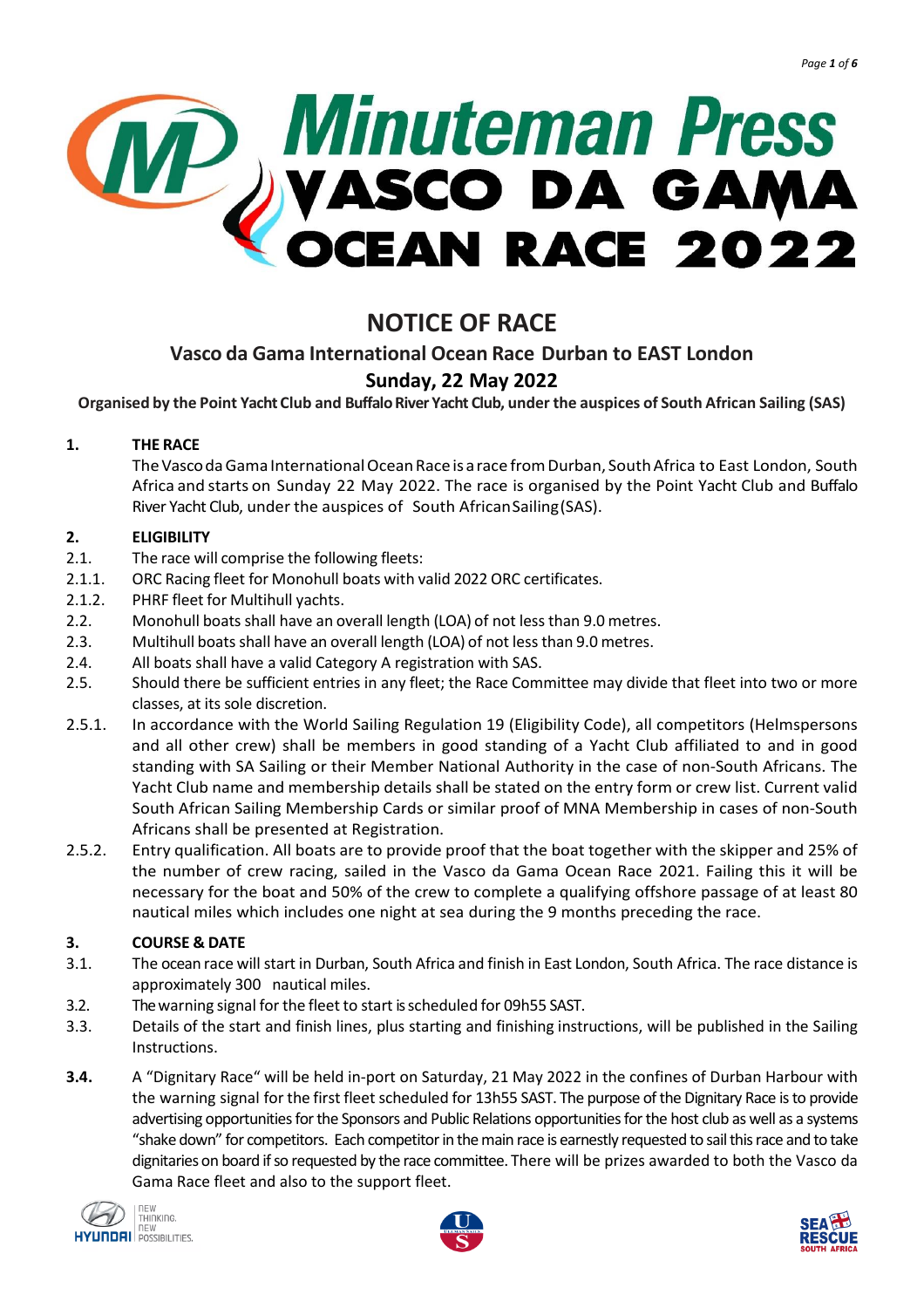# **4. TIME LIMIT**

- 4.1. The race for all fleets will end at 54 hours after the start of the race.
- 4.2. The Race Committee reservesthe right to extend the time limit at its discretion.

# **5. RULES**

- 5.1. The race will be governed by -
- 5.1.1. The International Regulations for Preventing Collisions at Sea (COLREGs) as applicable in terms of this Notice and the Sailing Instructions,
- 5.1.2. The rules as defined in World Sailing Racing Rules of Sailing (RRS) (2021 2024), subject to changes made in terms of this Notice & the Sailing Instructions,
- 5.1.3. The ORC 2022 Rules Parts A, B & C or the DRS Handicapping System, as applicable to competing boats.
- 5.1.4. The Safety Equipment and Self Scrutineering Check List contained in Schedule 1 to this Notice of Race.
- 5.1.5. The SA Sailing KZN Rules governing the Award of Regional Colours and Medals.
- 5.1.6. The South African National Small Vessel Safety Regulations.
- 5.1.7. This Notice of Race.
- 5.1.8. The Sailing Instructions.
- 5.1.9. The SAMSA Category "A" Safety Requirements.
- 5.1.10. The legally binding Declaration made by the skipper on signing this events Entry Form and Scrutineering Safety Equipment Check List.
- 5.2. Part 2 of the RRS relating to 'when boats meet' shall apply for two hours after the start of the first fleet to start, after which the right-of-way will be determined by the International Regulations for Preventing Collisions at Sea (COLREGs).

# **6. CHANGES TO THE RACING RULES OF SAILING**

- 6.1. RRS 41: The services of private weather routing experts are not permitted.
- 6.2. RRS 51: A boat with movable ballastshall not use movable ballast to trim the boat fore and aft.
- 6.3. RRS 64.1: Scoring and/or Time Penalties may be applied at the discretion of the Protest Committee.
- 6.4. RRS 61.3: No protests may be filed later than 1 hour after the expiry of the race time limit.
- 6.5. RRS 76.1 Failure to carry and operate a tracking device orto carry and operate a camera when requiredmay lead to a Scoring and/or Time Penalty applied at the discretion of the Protest or Race Committee.

# **7. ALTERNATIVE PENALTIES**

- 7.1. RRS 44.1 a Two-Turn's penalty will apply for breaking a rule of RRS, Part 2, from the time of the preparatory signal for the first class to start, until 2 hours after the time of the start of the first class to start.
- 7.2. RRS 44.3 a Scoring Penalty will apply for breaking the COLREGS, which shall apply from 2 hours after the time of the start of the first class to start until such time as the last boat has finished.
- 7.3. The scoring penalties will be applied in accordance with the Sailing Instructions.

# **8. COMMUNICATIONS**

- 8.1. Boats will be required to communicate their position, and other information, every morning and evening each day of the race, at times as specified in the sailing instructions, until they have finished. This may be via Mobile phone, Sat phone, VHF, HF or e mail or by relay via another boat.
- 8.2. A boat who communicates "by relay via another boat" shall declare each and every occurrence thereof and the reasons therefore, in writing, to the Race Committee within the time limit for lodging Protests, as set out in the Sailing Instructions.





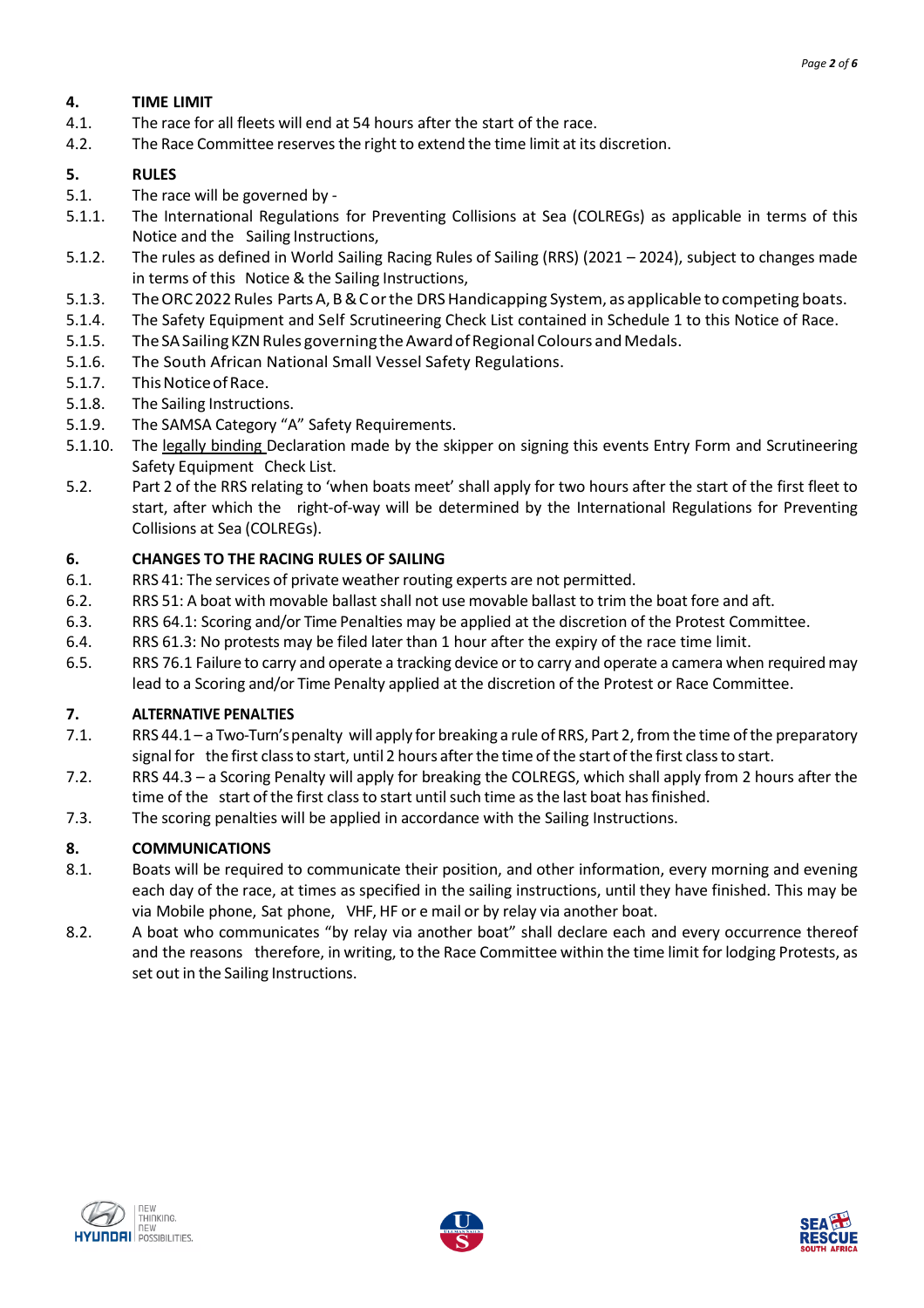# **9. RATING CERTIFICATES AND HANDICAPS**

- 9.1. Boats shall have ratings and/or handicap certificates as follows:
- 9.1.1. Boats racing in the ORC Racing fleet shall have a current, valid, endorsed and signed ORC certificate. Valid ORC certificates must be lodged with the Race Secretary no later than 16h00 SAST on 29 April 2022. The Race Committee reserves the right to extend the time limit in exceptional circumstances.
- 9.1.2. BoatsracingintheCatamaranfleetswillbeallocatedahandicapbythehandicapcommittee.
- 9.2. On showing good cause and with the prior written approval of the Race Committee, changes may be made to a boat's rating certificate up to 24 hours prior to the scheduled start of the race.
- 9.3. A list of ratings for each fleet will be published on the Official Notice Boards at 10h00 on 15 May 2022.
- 9.4. Any protest relating to a boat's rating shall be submitted to the Race Secretary before 16h00 on 16 May 2022.
- 9.5. The placing of each boat in its particular fleet shall be determined by the corrected time taken by that boat to complete the course, calculated as follows:
- 9.5.1. In respect of boats in the ORC Fleet, the corrected time will be the elapsed time, plus any penalty time, multiplied by the relevant boat's ORC TCF. The boat with the lowest corrected time (after application of scoring penalties, if any) will be scored first.
- 9.5.2. In respect of the Multihull fleet, the corrected time will be the elapsed time, plus any penalty time, multiplied by the relevant boats TCF.The boat with the lowest corrected time (after application ofscoring penalties, if any) will be scored first.

#### **10. ORC REQUIREMENTS & CHANGES TO ORC RULES**

- 10.1. ORC boats must have a current, valid, endorsed and signed 2022 ORC Certificate.
- 10.2. ORC boats must comply with the ORC 2022 Rules, save to the extent they are specifically amended or excluded in this Notice of Race or the Sailing Instructions.
- 10.3. A boat may be inspected prior to the start of the race, and at the finish, to ensure compliance with its current ORC Certificate.

#### **11. SAFETY REQUIREMENTS AND SCRUTINY**

- 11.1. Eachboatshallbecrewedby atleast4persons, includingtheskipper.
- 11.2. The skipper must satisfy the Race Committee by the registration date that at least 1 person on board has a SAS Coastal Skipper certificate of competence or higher.
- 11.3. All boats will be scrutineered by the Race Committee to ensure compliance with the safety requirements. The skipper is obliged to ensure that he/she and at least one other member of the crew is present at the scrutiny.
- 11.4. Any yacht reported or/and found to not be compliant with any safety requirements asrequired in this Notice of Race will be protested by the Race Committee.
- 11.5. If a boat does not comply with these regulations its entry may be rejected or it may be liable to disqualification or such other penalty as may be prescribed by the Race Committee.
- 11.6. Notwithstanding anything herein contained, the safety, management and insurance of a boat and its crew shall at all times remain the sole responsibility of herskipper, who must ensure that the boat isfully sound, thoroughly seaworthy and manned by an experienced crew who have undergone appropriate training and are physically fit to face, and are capable of handling the boat in bad weather. The skipper must be satisfied as to the soundness of the hull, spars, rigging, sails and all gear. The skipper must ensure that all safety equipment is properly maintained and stowed and that all crew know where it is kept and how it is to be used. It isthe sole and exclusive responsibility of each boat to decide whether or not to start orto continue the Race and all those taking part in the Race do so at their own risk.
- 11.7. The responsibility for a boat's decision to participate in the race or to continue racing is hers alone (RRS 3).
- 11.8. The Crew List, on the prescribed form provided together with a copy of each crew member's valid identity document, shall be submitted to the Race Secretary by 15 May 2022.
- 11.9. Changes to crew within 48 hours prior to the start may be permitted under exceptional circumstances, in writing, and with the express permission of the Race Committee.





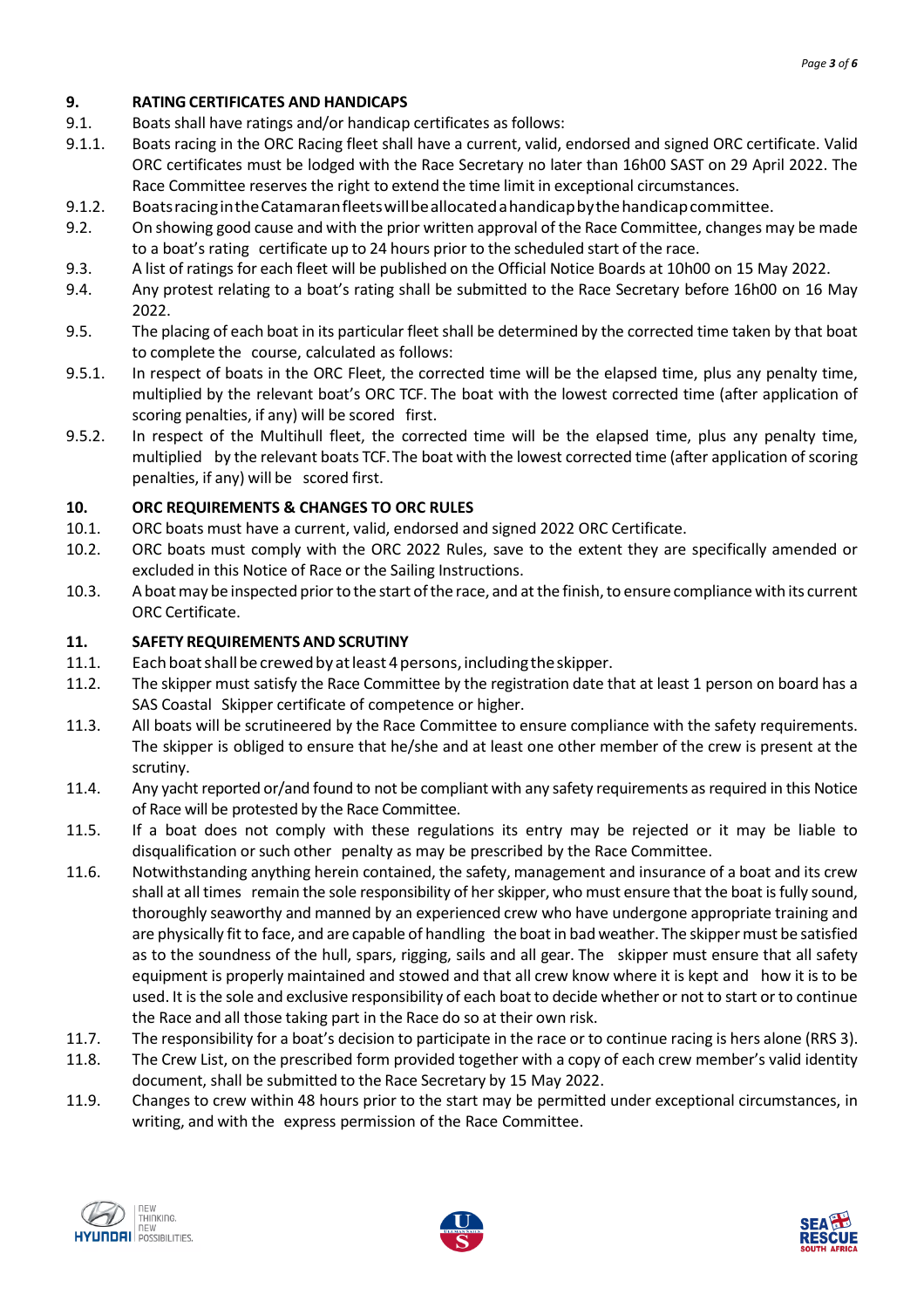# **12. ENTRIES**

- 12.1. An entry, on the prescribed entry form, must be submitted with the relevant entry fee to the Race Secretary, Vasco da Gama International Ocean Race 2022, Point Yacht Club, Durban, 4000 by not later than 16h00 SAST on Friday 22 April 2022. Late entries close at 10h00 on 14 May 2022 subjectto the late entry fee being paid.
- 12.2. The standard entry fee shall be R1500.00 per boat(including owner/skipper) and R550.00 per crew member.
- 12.3. The late entry fee shall be R2000.00, payable in addition to the standard entry fee.
- 12.4. Entry Fees may be paid in cash or by bank transfer. A copy of the electronic transfer advice shall accompany the entry form
- 12.5. Public Relations & Media. In the interests of public relations and the media, it will be helpful to the promotion ofthe race if each entry is accompanied by a brief biographical note of the owner and/orskipper which may include information on the crew and, if possible, should include photographs of the owner and/or skipper and of the boat. The Organising Committee shall be authorised to use any such information and photographs in connection with any advertising, publication, promotion, sponsorship or the like relating to the race whether in printed or electronic form or howsoever.
- 12.6. TrackingDevices.AboatmayberequiredtocarryatrackingdevicesuppliedbytheOrganisingAuthority.
- 12.7. The Organising Authority also reserves the right to place a camera on board any boat for media purposes, and all participants agree to operate such camera to the best of their ability.
- 12.8. Race golf shirts. Each entry received on or before 22 April 2022 will qualify for free race golf shirts for each crew member, as supplied by the main Regatta sponsor. This is subject to the crew sizes and numbers being supplied with the entry form by close of business on 22 April 2022.

Entries received after 22 April will not qualify for free race shirts.

Any omission of the Race Committee in respect of the supply of shirts will not in any way influence the results of the race.

# **13. ADVERTISINGAND REFERENCE TORACE**

- 13.1. Advertising will be permitted in accordance with the World Sailing Advertising Code, Regulation 20.
- 13.2. The Organising Committee may require boats to display sponsor's advertising in accordance with WORLD SAILING Regulation 20.
- 13.3. Aboatshalldisplay the race sponsor's bowdecals, backstay flags andforestay flagsifso supplied by the Organising Authority.Priortoherwarningsignal,andafterfinishing,aboatshalldisplaytheeventflags.
- 13.4. The name of any boat, whether displaying advertising or not, must be acceptable to the Race Committee. No entry will be accepted from a boat displaying advertising or having a name which conflicts with any interests of the race sponsor, or any sub-sponsor of the event.
- 13.5. The owner and skipper of all boats shall ensure that no "ambush marketing" or "hijack signage" is carried out by or on behalf of themselves or their sponsors with reference to the event and that nothing else is done which might undermine the event, the rights of the event sponsor, or any other sponsor or participant in the event.
- 13.6. The organisers and sponsors shall be entitled to make use of any photograph, film or other form of electronic reproduction of or relating to all boats participating in the event, their owners and crew and to make use of all interviews, broadcasts and reports by any of them for any purpose relating to or arising from the event or the sponsorship thereof.
- 13.7. The skipper of a boat, if and when requested to do so, shall from time to time provide the organisers with a written or verbal report of the boat's current position or any other matter of interest, suitable for use on the radio, television and internet.
- 13.8. The entry of a boat breaching any of the provisions of this clause 13 may be rejected and any boat breaching any of these provisions may be subject to disqualification or such penalty to her corrected time as the Race Committee may deem fit.
- 13.9. If in doubt, a boat may enquire of the Organising Committee whether it infringes the provisions of any of the above advertising rules.





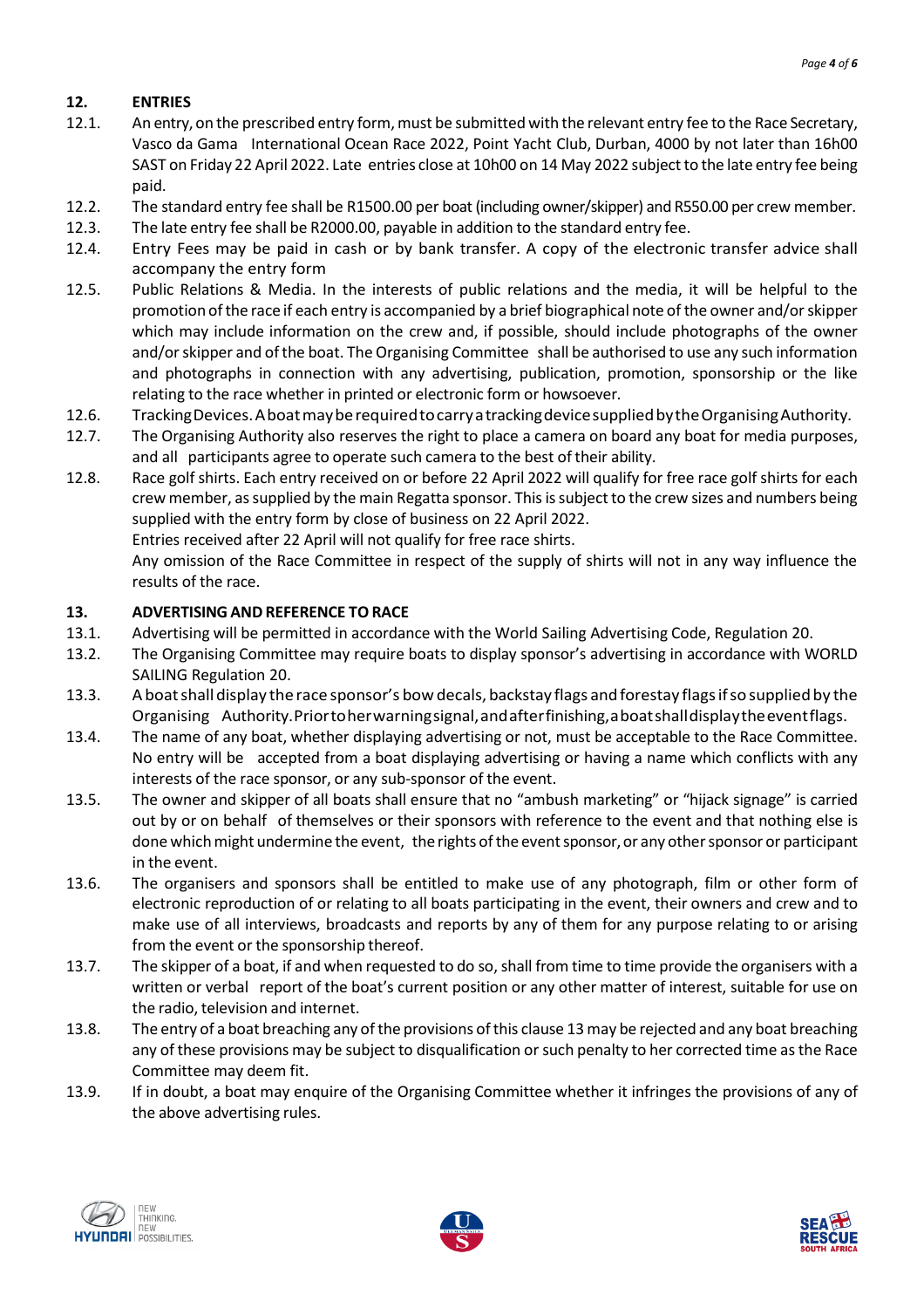#### **14. REGISTRATION**

Registration shall take place at Point Yacht Club during the times as set out below, after which registration shall close: Friday 20 May 2022 14h00 SAST to 17h00 SAST

#### **15. SAILING INSTRUCTIONS**

Sailing Instructions will be issued to all entrants on completion of all registration requirements.

#### **16. PRIZE GIVING**

- 16.1. Prize giving for all fleets will take place not before **1800** SAST on the day the last boat crosses the line at the Buffalo Yacht Club.
- 16.2. Trophies and Prizes to be awarded are published as Schedule 2 to this Notice of Race.

#### **17. OFFICIAL NOTICE BOARDS**

The Official Notice Boards shall be notice boards bearing the name of the Race, and shall be located at the Point Yacht Club, Durban and Buffalo River Yacht Club, East London.

#### **18. INDEMNITY**

- 18.1. The owner and the skipper of each boat entered shall be deemed, on the acceptance of the entry by the Race Committee, on behalf of themselves, their crew, their dependents and their sponsors to have indemnified the Organisers, the host club, the sponsors and all those involved in the running of the event against all claims of any kind arising from any injury to person or property incurred during or in connection with the event, or from any other cause arising whatsoever.
- 18.2. Owners and skippers are advised to obtain counter indemnities from each member of the crews.

#### **19. JURISDICTION**

- 19.1. The event, being organised from Durban, is subject to the laws of South Africa and accordingly this Notice of Race and the Sailing Instructions will be construed in accordance with such laws. All participants, owners, skippers and crews shall be deemed to have submitted to the jurisdiction of the High Court of South Africa, Durban, which alone shall have jurisdiction in regard to any legal disputes which may arise in connection with or arising from the event and a participant's participation therein.
- 19.2. Owners and skippers of boats participating in the event will be responsible for ensuring that the provisions of this Notice of Race are understood and agreed by all individuals concerned and hereby indemnify the organisers, the sponsors and all those involved in the running of the event against all claims, loss or harm suffered as a result of a failure to do so.

#### **20. ERRORS AND OMISSIONS**

On good cause, the Organising Committee reserves the right to amend any of the provisions of this Notice of Race.